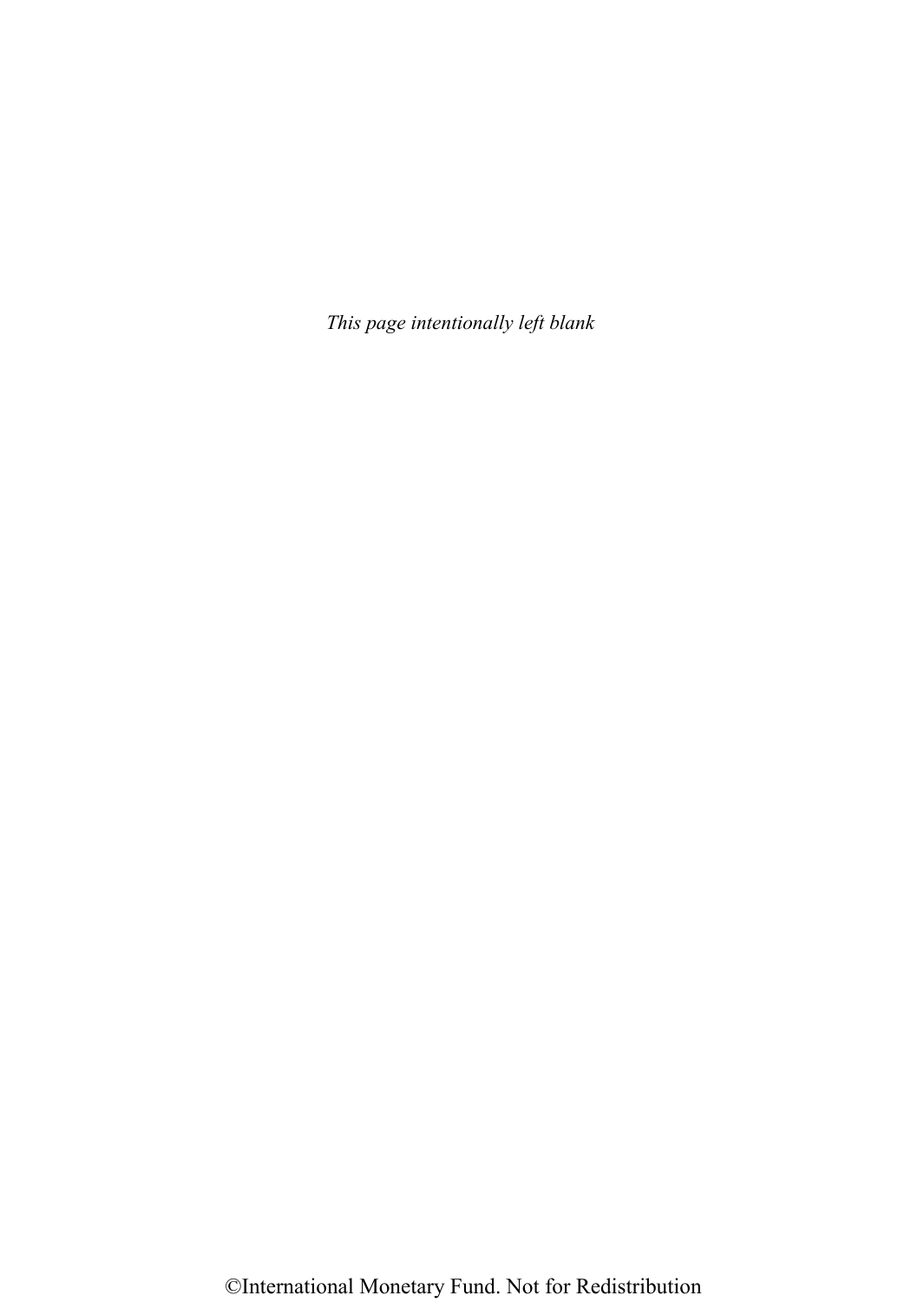## <span id="page-1-0"></span>INTERNATIONAL MONETARY FUND

## SOLOMON ISLANDS

#### **Selected Issues**

## Prepared by Tubagus Feridhanusetyawan and Shanaka J. Peiris

## Approved by Asia and Pacific Department

November 8, 2011

#### Contents Page

| $\mathbf{I}$ . |                 |                                                                               |  |  |  |
|----------------|-----------------|-------------------------------------------------------------------------------|--|--|--|
|                | $\mathsf{A}$ .  |                                                                               |  |  |  |
|                | Β.              |                                                                               |  |  |  |
|                | C.              |                                                                               |  |  |  |
|                | D.              |                                                                               |  |  |  |
|                | Ε.              |                                                                               |  |  |  |
|                |                 |                                                                               |  |  |  |
|                |                 |                                                                               |  |  |  |
|                |                 |                                                                               |  |  |  |
| II.            |                 | Monetary Transmission Mechanisms and Inflation Dynamics in Solomon Islands 14 |  |  |  |
|                | $\mathsf{A}$    |                                                                               |  |  |  |
|                | B.              |                                                                               |  |  |  |
|                | $\mathcal{C}$ . |                                                                               |  |  |  |
|                | D.              |                                                                               |  |  |  |
|                |                 |                                                                               |  |  |  |
|                |                 |                                                                               |  |  |  |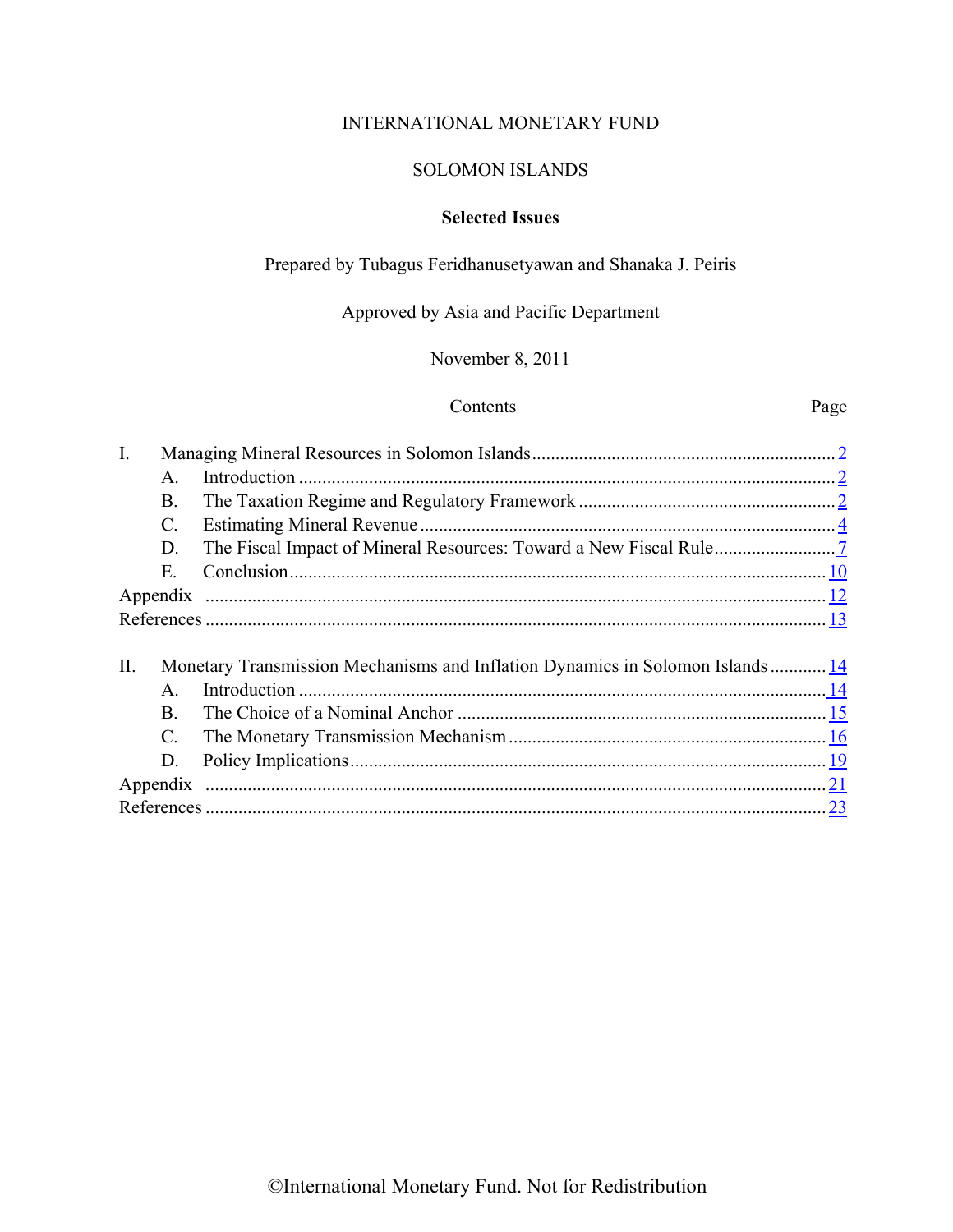## **[I. MANAGING MINERAL RESOURCES IN](#page-1-0) SOLOMON ISLANDS 1**

## **[A. Introduction](#page-1-0)**

<span id="page-2-1"></span><span id="page-2-0"></span>1. **The mining sector has gained momentum in recent years and is expected to play an increasingly important role in the economy**. Gold Ridge mine, which was shut down in 2002 during the civil unrest, resumed its production in 2011. As of October 2011, three mining leases, one for Gold Ridge and two for small alluvial mines, have been issued. With the rapid increase in commodity prices in recent years, exploration activities have intensified (Box 1). The mining sector could become an important source of growth, generating foreign exchange earnings and fiscal revenue in the medium term.

2. **The challenge is to manage mineral resources by implementing taxation and regulatory regimes to ensure that the entire country benefits from mining**. Sound management of mineral revenues could provide the resources for financing development, thereby creating jobs, raising household incomes, and reducing poverty.

<span id="page-2-2"></span>3. **This paper analyzes the ongoing reforms of the mineral taxation regime in Solomon Islands, estimates the fiscal impact of mineral resources, and outlines the policy priorities ahead.** The analysis shows that mineral revenue could be large, provided that mineral prices remain strong in the medium term. Enforcing the tax agreement with Gold Ridge and implementing the new resource taxation regime are critical to ensure that the forthcoming mineral wealth spills over to the rest of the economy. Moving forward, Solomon Islands should adopt new fiscal rules and fiscal responsibility provisions to manage large but volatile resource revenue.

#### **Box 1. Solomon Islands: The Prospect for Mining Developments**

Data from the Ministry of Mines indicate that more than 120 prospecting mining licenses, mainly gold and nickel, have been issued up to October 2011. About three quarters of these licenses are related to offshore mining explorations, and about two thirds were issued in 2011 alone. However, there has been controversy and a legal case in the Solomon Islands High Court on the prospecting license to develop a large nickel mine on Isabel Island. The license was issued to one company in late 2010, but it was then canceled and reissued to another company in early 2011 after the latter secured agreement with the land owners. This case highlights the need for establishing a transparent, predictable, and stable mining regime to attract foreign investment in the mining sector. Despite this controversy, however, the prospect for nickel mining development in the other islands, such as on Choiseul Island, remains favorable.

## **[B. The Taxation Regime and Regulatory Framework](#page-1-0)**

4. **The taxation regime for mining is generally separated from the general taxation due to the specific characteristics of mining projects** (Box 2). The extraction of nonrenewable and

 $\overline{a}$ 

<sup>&</sup>lt;sup>1</sup> Prepared by Tubagus Feridhanusetyawan (APD).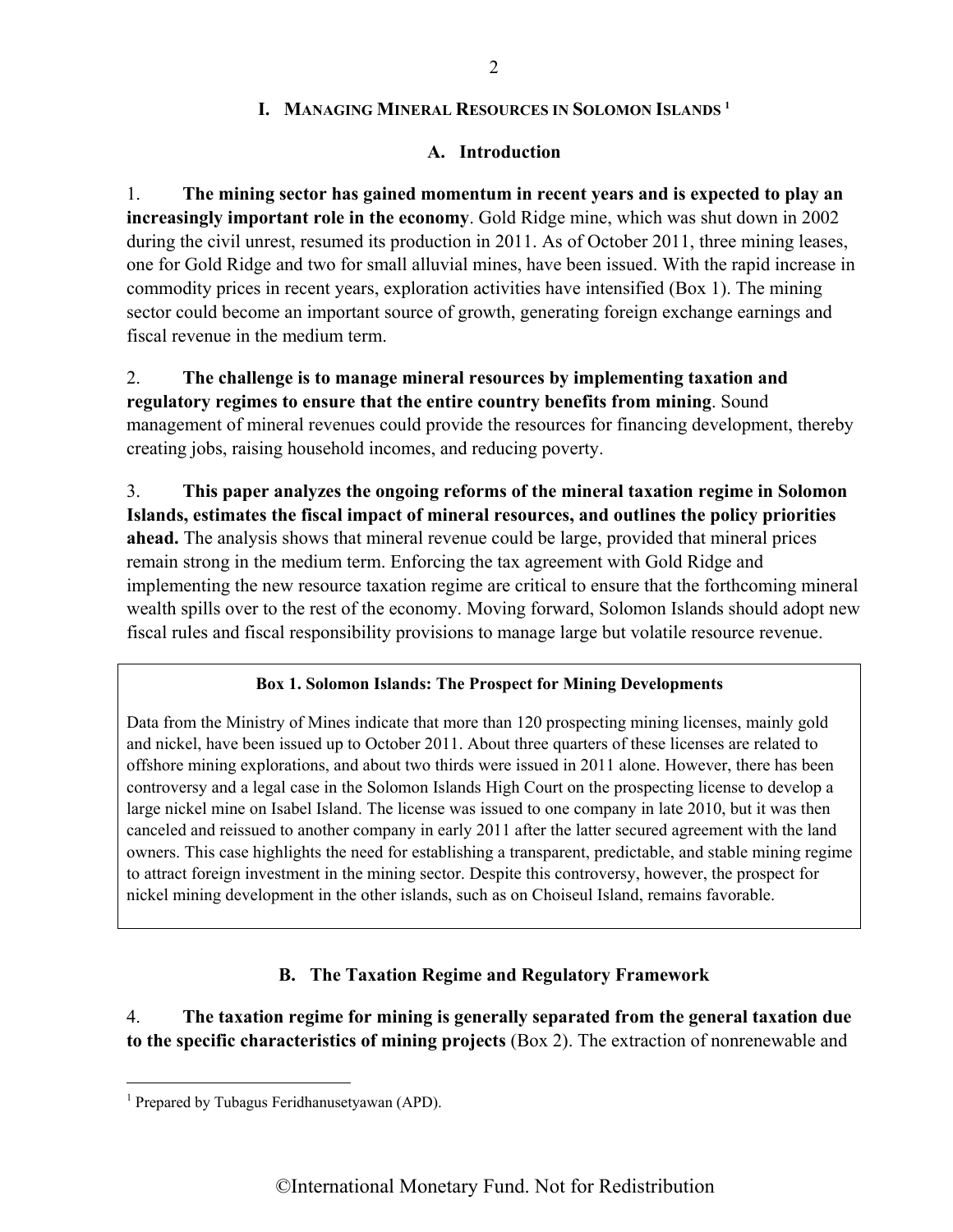scarce resources would generate economic rents which can be viewed as the difference between the price and the opportunity cost of producing the commodity. The latter includes the cost of production, the return to capital, and other factors (such as the risk premium). Therefore, an appropriate tax regime should strike a balance between maximizing tax collection from the rents and providing an incentive for companies to invest in mining activities. The government could also reduce political and commercial risk, thereby increasing the potential rents that can be taxed by lowering the opportunity cost of investment. The instruments of the mining regime include direct taxes, such as the corporate income tax and the profit tax, and indirect taxes such as royalties, export duties, and import duties. Other non-tax instruments can also be used such as production sharing arrangements and state equity participation.2

#### **Box 2. The Unique Characteristics of Mining Projects**

Several characteristics distinguish mining projects from other types of business. The period of mining exploration could be lengthy and risky. The amount of capital to develop the mine is lumpy, and the capital is captive and not transportable. Revenue and cost could be volatile following international mineral and fuel prices, and it takes time to recoup the large upfront investment. Mines have long lives and the project could be subject to regime changes. In addition, some decommissioning costs are usually incurred at the closing of a mining project.

5. **The government of Solomon Islands has been developing a new mining tax regime to ensure that the country benefits from the mining sector**. Under the IMF-supported program, the government has committed to formulating a new mining taxation, drafting amendments to relevant tax legislation, and implementing the new taxation regime. The IMF technical assistance that took place during 2010–11 provided recommendations to formulate new mining tax regime and to integrate mining taxation into the Income Tax Acts and other revenue legislation under the Ministry of Finance and Treasury. Before the new mining tax is in place, the government should refrain from signing new mining leases, while prospecting licenses continue to be granted under the current Mines and Mineral Act (MMA). The new tax regime should provide a fair sharing of risk and reward between the government and the investors, and should be applicable to all new mining projects to prevent the government from negotiating ad hoc fiscal arrangements for each mine. The IMF technical assistance indicated that Gold Ridge tax agreement signed in 1996 provides a reasonable starting point for a general mining tax regime although some modifications are needed<sup>3</sup>.

6. **Along with the tax reform, the government is also strengthening the legislative and regulatory framework for the mining sector.** The 1990 MMA is currently the main regulation for the mining sector, and there is a need to modernize the MMA and to develop the accompanying regulations. For example, the reforms should remove the fiscal provisions and the

 $\overline{a}$ 

<sup>&</sup>lt;sup>2</sup> See, for example, Baunsgaard (2001).

 $3$  The mining taxation under the Gold Ridge agreement is broadly comparable to mining taxation in other countries (IMF, 2011). The corporate income tax rate is higher than in other countries, but there is no dividend withholding tax. The average effective tax rate for a Gold Ridge-like mining project is slightly lower than the international average.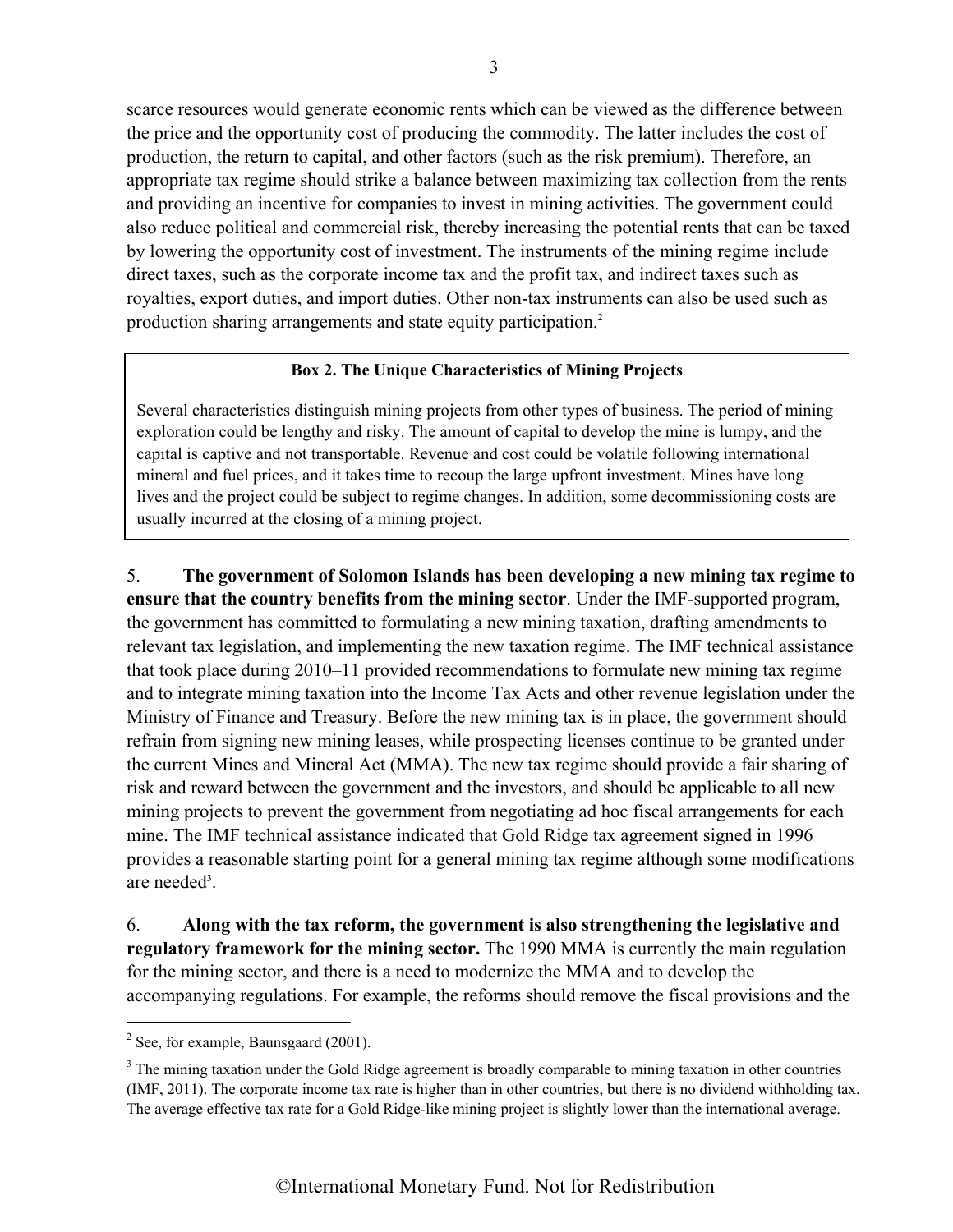power to renegotiate the fiscal terms from the MMA to legislation under the Ministry of Finance and Treasury. The government is now working on a program, with support from the World Bank, to strengthen the legislative and regulatory framework. The legislative reforms would take place during 2011–13, in parallel with the tax reforms, although the latter are expected to be completed ahead of the former.

7. **The government has also started the preparatory work for Solomon Islands' participation in the Extractive Industry Transparency Initiative (EITI).** The government has endorsed the EITI principles on improving the transparency, accountability, and management of natural resources, and prepared for the EITI participation with the support of the World Bank. Successful implementation of the EITI will strengthen public financial management, improve investment climate, and build trust among government, mining industry, and civil society.

<span id="page-4-0"></span>8. **Strengthening the capacity to implement the mining taxation regime is also critical to support the ongoing reforms of the mining sector**. In the near term, improving administrative capacity to enforce Gold Ridge tax agreement is important to ensure that taxes and royalties are properly assessed and collected. The Ministry of Finance and Treasury has developed a revenue forecasting model, and improving this model by incorporating the new mineral tax regime would be important for medium-term projections. In addition, strengthening revenue and expenditure transparency in the context of the EITI participation would improve governance and accountability of public financial management.

# **[C. Estimating Mineral Revenue](#page-1-0)**

9. **The potential revenue from the mining sector is assessed by estimating the potential tax collection from Gold Ridge mine.** The estimation is based on assumptions on production and cost of a gold mine similar to Gold Ridge and mining taxation that is in line with the Gold Ridge tax agreement. The objective is to provide estimates of specific tax revenues and to identify operational aspects that are crucial for strengthening revenue collection. The result could be used a benchmark for assessing the actual tax collection from Gold Ridge.

10. **The estimation of tax collection is based on a standard model of production, revenue, and costs, of a gold mining operation.** In line with the recommendations of IMF technical assistance (IMF, 2001), the taxable income and Corporate Income Tax (CIT) are estimated as follows:

*Taxable income subject to CIT = Revenue – Tax deductable allowances*, where:

*Revenue = Value of refined gold = Weight of gold doré bars × Mineral grade × Reference price.* 

*Tax deductable allowances = Production cost + Development cost + Depreciation of capital replacement + Interest payment + Tax paid (e.g., export duty, royalties).*

Export duty and royalties, at 1½ percent respectively, are calculated based on the value of refined gold contained in an assay report prepared by the refinery in Australia.

©International Monetary Fund. Not for Redistribution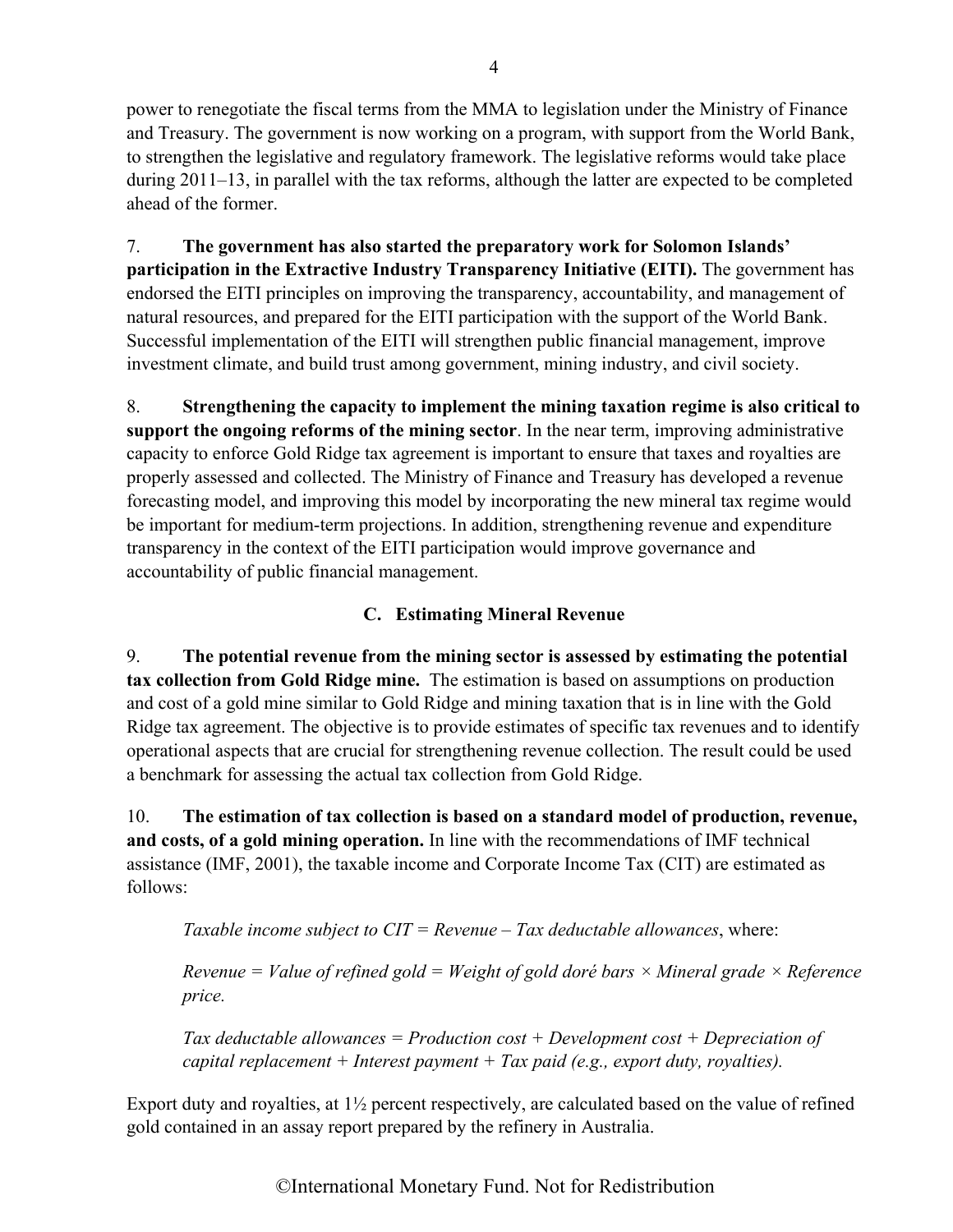5

To estimate the amount of Additional Profit Tax (APT), the net cash flow is calculated as follows:

*Net cash flow = Taxable income + Depreciation of capital replacement + Interest payments – Capital replacement expenditure – Corporate income tax payment*.

The APT of 30 percent is applied to the net cash flow if the closing balance at year t is positive, and the closing balance is calculated as follows:

*Closing balance in year t = Closing balance in year t–1*  $\times$  *(1 + uplift factor + inflation adjustment factor) + net cash flow in year t.* 

The uplift factor of 25 percent and the inflation adjustment factor, assumed at  $2\frac{1}{2}$  percent, indicate the threshold of internal rate of return in real terms before the APT applies.

11. **The production and cost of the gold mining project are assumed as follows.** The mining life is expected to be ten years, and production starts with 55 thousand ounces in 2011, 105 thousand ounces in 2012, and 120 thousand ounces annually until the end of its mining life.

Gold price is assumed to follow the IMF World Economic Outlook prices until 2016 and continue to grow by  $\frac{1}{2}$  percent annually in the long term in line with the projected inflation in advanced economies. The development cost is assumed at US\$250 million, including refurbishment costs and additional development

| Gold Mine Production Costs by Region (US\$ per ounce) |  |
|-------------------------------------------------------|--|
|-------------------------------------------------------|--|

|                                        | 2010  |       | 2011:Q1 |      |
|----------------------------------------|-------|-------|---------|------|
|                                        | World | World | Oceania | Asia |
| Average cost                           | 579   | 620   | 778     | 489  |
| 25 percent quartile                    | 431   | 435   | 596     | 353  |
| 50 percent quartile                    | 565   | 583   | 718     | 475  |
| 75 percent quartile                    | 699   | 760   | 955     | 521  |
| $C_{\text{outmax}}$ , ADNI AMDO (2011) |       |       |         |      |

Source: ABN AMRO (2011)

cost incurred in the past, while capital replacement cost is assumed at US\$10 million per year. The production cost is assumed at US\$750 per ounce, which is higher than the world average cost of US\$620 in the first quarter of 2011, but broadly in line with the cost of mining operations in Oceania. The production cost comprises mainly of fuels, personnel, interest payments, management fees, payment to contractors, and other costs including mining supplies.

12. **The tax regime is assumed to be in line with the agreement signed with Gold Ridge mine**. Royalties are collected at 1½ percent rate (1.2 percent for landowner and 0.3 percent for provincial government) of gross sale value with no netting back of transportation, insurance, or refining cost. The export duty for the central government is also set at 1½ percent of gross value. The CIT rate is 35 percent, with an unlimited carry forward of tax losses and 100 percent capital allowance for exploration and development costs (initial or expansion) and annual allowance for other plant and equipment. There are other taxes, such as a 5 percent withholding tax on interest payments and 7 percent withholding tax on payments to non-resident contractors, but there is no dividend withholding tax. Capital equipment and certain specialized mining inputs are generally exempted from import duties and the goods tax. The tax regime includes an APT of 30 percent rate with a 25 percent threshold on the real rate of return. This means a 30 percent tax would apply to the post-tax income after the project has earned an internal rate of return (IRR) of 25 percent in real terms.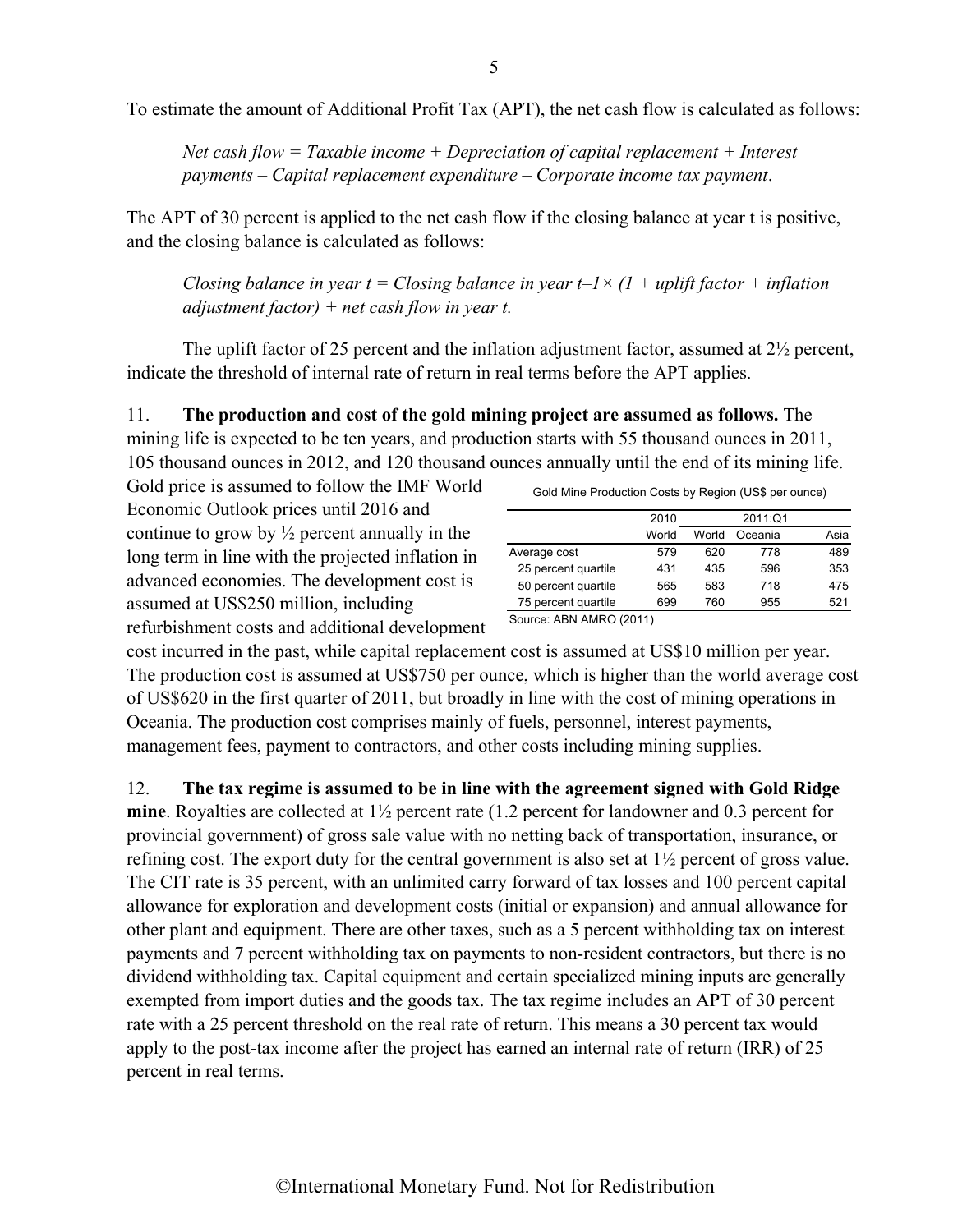13. **These results indicate that the government would collect substantial mineral revenue in the medium term.**<sup>4</sup> Assuming that gold price remains strong, mineral revenue is expected to increase from less than 1 percent of GDP during 2011–13 to around 4 percent annually starting in 2014. Some further details and policy implications are as follows:

 The amount of CIT collection is estimated at around 3 percent of GDP starting in 2014. Although the gold mining company is not expected to pay any CIT in the near term due to its upfront expenditure to develop the mine, the government should collect information on the taxable income and the tax position to ensure future tax collection. The overall objective is to make sure that any taxes would be paid in due course rather than being deferred by



disputed expense claims. This could be done by collecting and auditing the annual tax returns starting from the first year of development. Since the Gold Ridge mine has had repeated changes of ownership in the past, the government would also need to deal with possible tax complications, for example, on the treatment of past development expenditures.<sup>5</sup>

- The government could expect some revenue from APT provided that gold price remains strong. Based on the current trend of prices, for example, the project could generate some excess profit after 2020 once the internal rate of return of investment reaches above the 25 percent threshold. The calculation of annual cash flow to determine the amount of APT would require complete information on the amount of capital expenditure and other allowable deduction to derive the real rate of return. Therefore, collecting and auditing the annual tax returns starting from the development phase are critical to calculate the amount of APT in later years.
- Revenue from export duty is projected at around US\$1 million in 2011 and will increase to around US\$3 million (a quarter of GDP) annually starting in 2012. Since the value of the gold exports is determined based on the market reference price, the government should monitor and verify the amount of export tax (as well as royalties for landowners and provincial government) on regular basis. The government could also consider independent verification of the value of gold exports reported by the refinery.

 $\overline{a}$ 

<sup>&</sup>lt;sup>4</sup> The calculations of tax collection are presented in the Appendix.

<sup>&</sup>lt;sup>5</sup> The estimate of CIT depends on the amount of development cost that can be deducted for tax calculation. The estimation in this paper assumes an additional cost of US\$100 million, on top of the US\$150 million refurbishment cost of the mine, to reflect past development expenses. If this past development cost cannot be deducted, the amount of taxable income and tax collection would be larger. The estimation also assumes no development cost to expand the mine after 2011. If the company claims additional cost to expand the mines, the CIT will be smaller in the near term but potentially larger in the long term due to larger production capacity.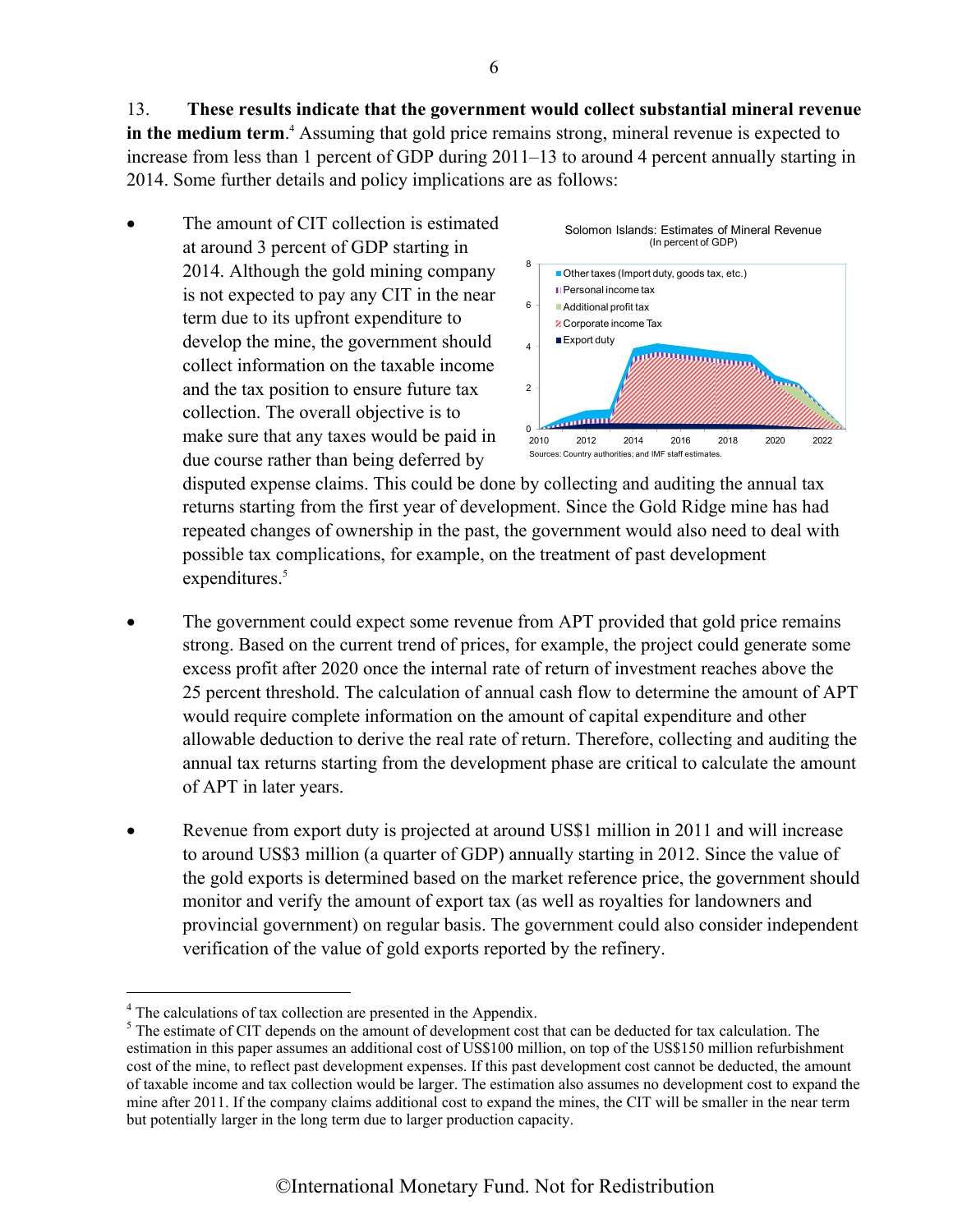The collection of other taxes, mainly in the form of goods tax on fuels, personal income tax, and withholding tax, is expected to be modest at around half percent of GDP. Although there is no dividend withholding tax, the government would still need to ensure that withholding taxes for interest payment and payment to contractors could be collected. Consistent enforcement of taxes on fuel and other taxable imported production inputs would also crucial to ensure revenue collection.

14. **The stream of mineral revenue is expected to remain robust to commodity price shocks**. Sensitivity analysis is conducted to measure the impact of changes in gold price and production costs on mining revenue. The results indicate that mining revenue will remain substantial even if gold price were to decline substantially. The first scenario, in which production cost is assumed to decline by 25 percent from the baseline, shows that mining revenue would remain at around 3 percent of GDP. The second scenario — an extreme case in which production cost remains unchanged despite the sharp drop in gold price — suggests that mining revenue would stay at around 2 percent of GDP. In both scenarios, the government is not expected to collect APT. This sensitivity analysis suggests that ensuring CIT collection is critical to sustain mineral revenue.

<span id="page-7-0"></span>

## **[D. The Fiscal Impact of Mineral Resources: Toward a New Fiscal Rule](#page-1-0)**

15. **The fiscal position has improved remarkably since 2009 as a result of strong revenue collection.** Under the IMF-supported program, the authorities have increased tax collection by broadening the tax base and strengthening tax administration and enforcement. The authorities are also reforming tax legislation aimed at streamlining customs and tax exemptions. As a result, the domestic tax collection has increased since 2009. Meanwhile, international trade tax collection has also increased sharply as a result of strong logging production and price. The fiscal balance improved from less than 2 percent of GDP in 2009 to more than 6 percent of GDP in 2010, and the government cash reserves increased from nearly zero in early 2010 to SI\$300 million in June 2011.

## ©International Monetary Fund. Not for Redistribution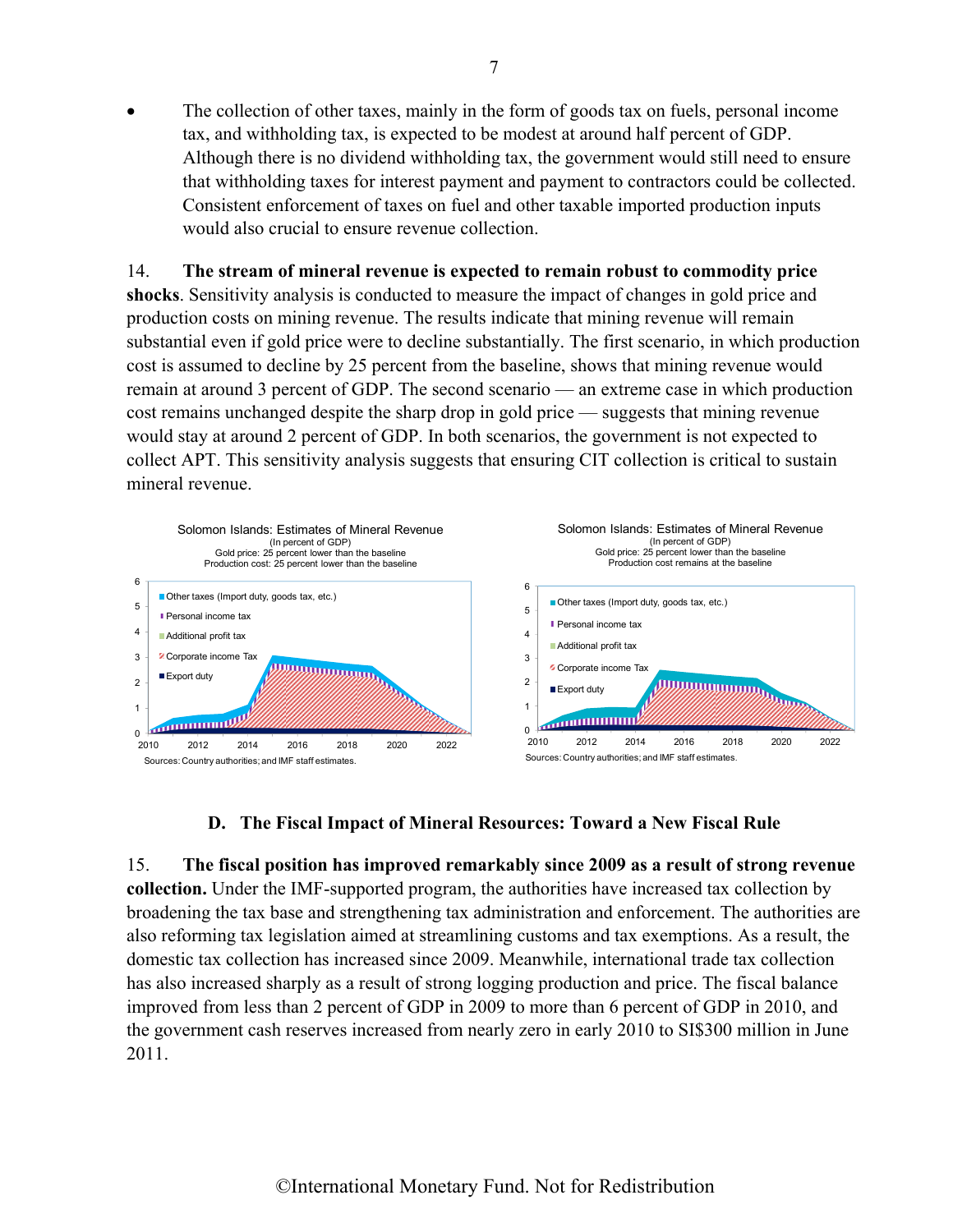16. **Looking ahead, mining revenue is expected to increase significantly, replacing the revenue from logging.** Revenue from logging is projected to decline from about 5 percent of GDP in 2010–11 to less than 2 percent of GDP by 2016 as logging production declines. This revenue shortfall would be mostly

compensated by tax collection from the gold mine although mining revenue could not be tapped indefinitely as mining resources are exhaustible. At the same time, other tax collections (i.e., nonlogging and nonmining) are expected to increase gradually reflecting the authorities' continued efforts in broadening the noncommodity tax base, strengthening enforcement, and reducing exemptions. With the increasing role of mining in the economy, Solomon Islands will soon join the group of mineral rich countries in Asia and the Pacific.



|  |  |  |  | Table 1. Solomon Islands: Revenue Collections, 2009-16 |  |
|--|--|--|--|--------------------------------------------------------|--|
|--|--|--|--|--------------------------------------------------------|--|

|                            | 2009     | 2010           | 2011       | 2012                 | 2013  | 2014  | 2015  | 2016  |
|----------------------------|----------|----------------|------------|----------------------|-------|-------|-------|-------|
|                            |          | Est.           | Projection |                      |       |       |       |       |
|                            |          |                |            | (In million of SI\$) |       |       |       |       |
| Total revenue              | 1,467    | 1,757          | 2,150      | 2,454                | 2,665 | 3,089 | 3,360 | 3,637 |
| Tax and customs revenue    | 1,272    | 1,589          | 1,968      | 2,235                | 2,409 | 2,813 | 3.063 | 3,317 |
| Income and profits         | 540      | 638            | 727        | 856                  | 953   | 1,281 | 1,410 | 1,519 |
| Of which: Mining           | 0        | $\overline{2}$ | 15         | 26                   | 30    | 283   | 328   | 342   |
| Goods and services         | 423      | 569            | 744        | 867                  | 968   | 1,046 | 1,135 | 1,234 |
| Of which: Mining           | $\Omega$ | $\Omega$       | 9          | 19                   | 21    | 23    | 24    | 25    |
| Customs revenue            | 309      | 382            | 498        | 512                  | 487   | 485   | 518   | 563   |
| Of which: Mining           | 0        | 0              | 11         | 22                   | 26    | 27    | 28    | 30    |
| Logging                    | 162      | 241            | 342        | 279                  | 215   | 181   | 176   | 181   |
| Other revenue              | 196      | 168            | 182        | 220                  | 257   | 276   | 297   | 321   |
|                            |          |                |            | (In percent of GDP)  |       |       |       |       |
| Total revenue              | 30.5     | 32.2           | 33.6       | 33.8                 | 33.7  | 36.4  | 36.8  | 36.9  |
| Tax and customs revenue    | 26.4     | 29.2           | 30.7       | 30.8                 | 30.4  | 33.1  | 33.5  | 33.6  |
| Income and profits         | 11.2     | 11.7           | 11.3       | 11.8                 | 12.1  | 15.1  | 15.4  | 15.4  |
| Of which: Mining           | 0.0      | 0.0            | 0.2        | 0.4                  | 0.4   | 3.3   | 3.6   | 3.5   |
| Goods and services         | 8.8      | 10.4           | 11.6       | 11.9                 | 12.2  | 12.3  | 12.4  | 12.5  |
| Of which: Mining           | 0.0      | 0.0            | 0.1        | 0.3                  | 0.3   | 0.3   | 0.3   | 0.3   |
| Customs revenue            | 6.4      | 7.0            | 7.8        | 7.0                  | 6.2   | 5.7   | 5.7   | 5.7   |
| Of which: Mining           | 0.0      | 0.0            | 0.2        | 0.3                  | 0.3   | 0.3   | 0.3   | 0.3   |
| Logging                    | 3.4      | 4.4            | 5.3        | 3.8                  | 2.7   | 2.1   | 1.9   | 1.8   |
| Other revenue              | 4.1      | 3.1            | 2.8        | 3.0                  | 3.2   | 3.3   | 3.3   | 3.3   |
| Nominal GDP (SI\$ million) | 4,815    | 5,449          | 6,404      | 7,265                | 7,910 | 8,486 | 9,134 | 9,857 |

Sources: Country authorities; and IMF staff estimates.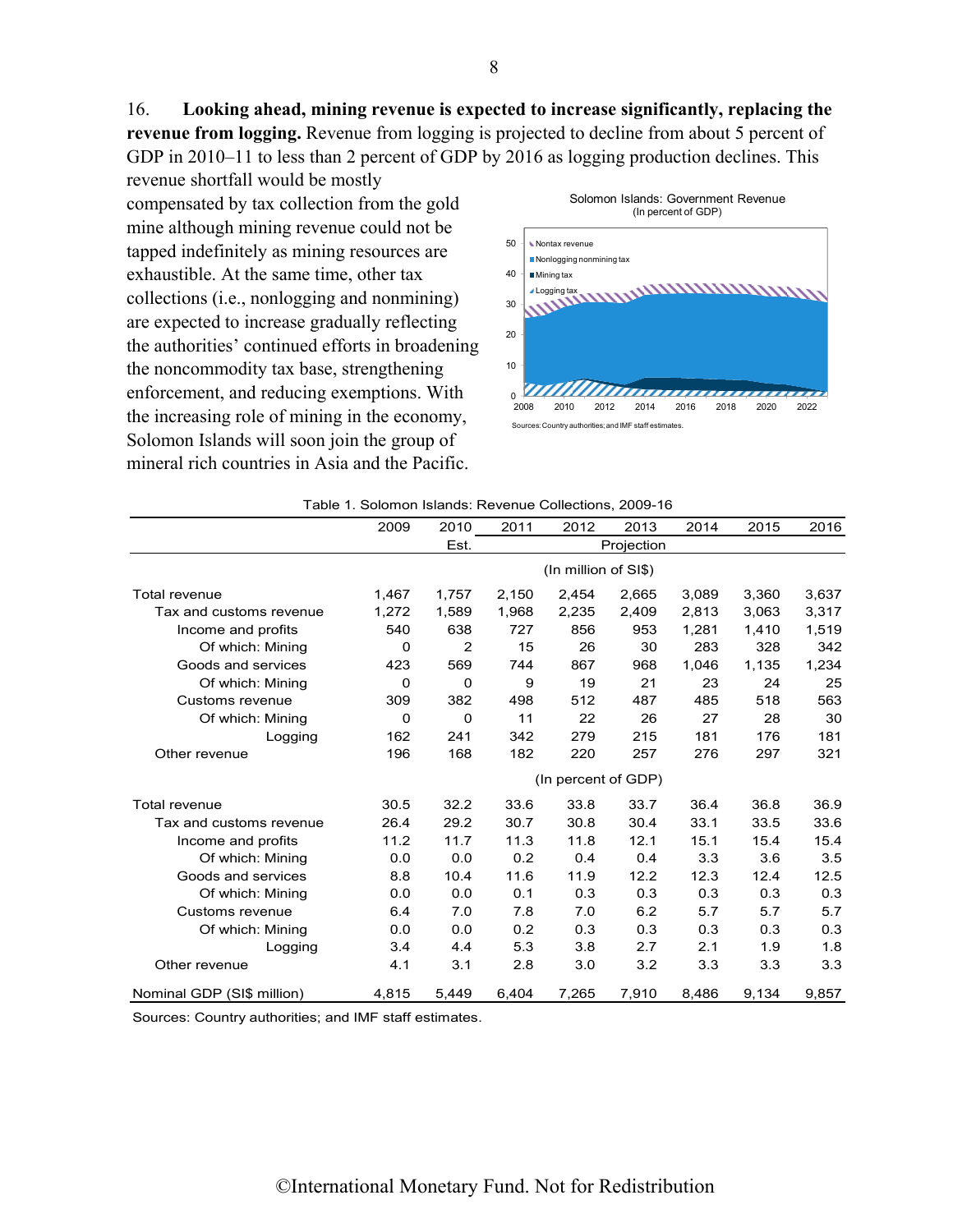

## 17. **On the expenditure side, the challenge is to provide resources to finance large development needs as development grants are expected to decline over time**. The improved fiscal position and favorable revenue prospects provide some scope for resuming concessional

borrowing, which would be critical to tap additional resources to replace the declining grants. Public debt declined from 60 percent of GDP in 2005 to below 30 percent in 2010, and all external arrears have been cleared under the framework of Honiara Club Agreement (HCA).6 The authorities are now conducting the HCA review aimed at paving the way for resuming concessional borrowing to finance development projects. The government-funded spending, both recurrent and development, is projected to increase slightly in terms of GDP, reflecting

 $\overline{a}$ 



higher spending on health, education, and infrastructure. The overall challenge for the government is to maintain a smooth pattern of spending. However, since mineral revenue tends to be lumpy and volatile and mineral resources are exhaustible, the fiscal management could be a challenge.

 $\overline{Q}$ 

<sup>&</sup>lt;sup>6</sup> Under the Honiara Club Agreement signed in 2005, Solomon Islands is expected to pursue grants and other overseas development assistance until it received "green light" status from World Bank's International Development Assistance.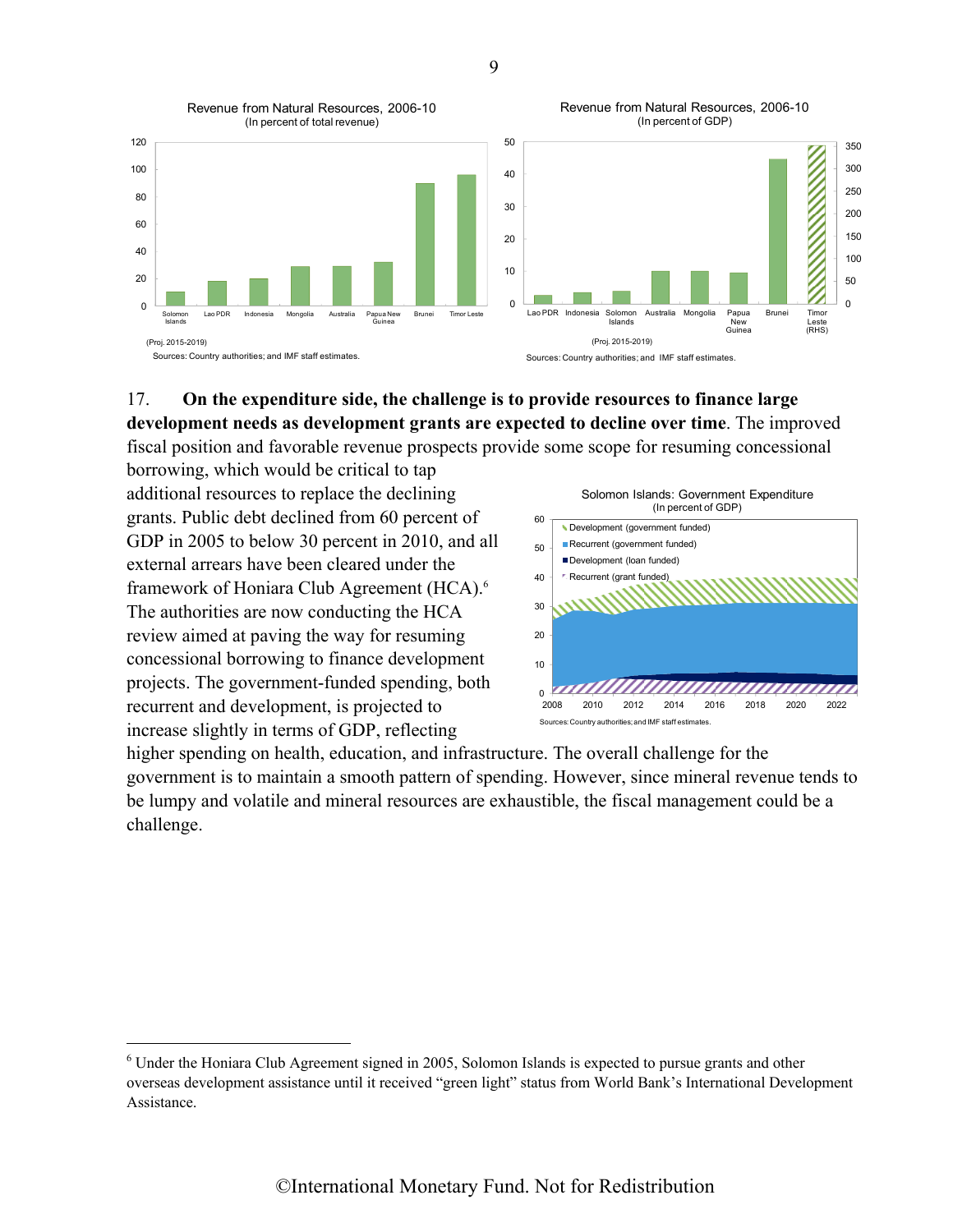18. **Solomon Islands would need to adopt a new medium-term fiscal rule to help manage highly volatile mineral revenue and** 

**implement sound fiscal policies**. Adopting an appropriate fiscal rule is important since revenue from mineral resources could have important macro economic implications (Box 3). In the near term, when mineral revenue is small, targeting the government cash balance remains appropriate to lock-in recent gains. In the medium term, however, targeting government cash balance would be less relevant since the revenue from mining would





<span id="page-10-0"></span>be much larger than the total stock of cash balance, making the target nonbinding. Targeting the cash balance could lead to procyclical fiscal policy (i.e., spending more during booms and less during busts). Instead, targeting the noncommodity fiscal balance (e.g., nonmineral and nonlogging balance) would be more appropriate to insulate the budget from volatility of commodity revenue, help smooth expenditure over the mining cycle, and ensure a long-term use of exhaustible resources. The government's plan to reform the Public Finance and Audit Act to include fiscal responsibility provisions will help the government implement a sound fiscal policy. Such provisions would specify the medium-term fiscal strategy and help strengthen fiscal transparency and accountability.

#### **[E. Conclusion](#page-1-0)**

19. **The mining sector is expected to generate large fiscal revenue in the medium term.** Tax collection from the mining sector is projected to remain modest at less than one percent of GDP in the near term, but it would increase significantly to around 4 percent of GDP in the medium term.

20. **Implementing the new resource taxation regime is critical to ensure that the country could benefit from the mining sector.** This should be complemented by a stable and transparent regime to attract foreign investment and by the EITI participation to improve fiscal transparency and accountability. In the near term, however, consistent implementation of the Gold Ridge tax agreement should be the top priority. Moving forward, Solomon Islands should adopt a new fiscal rule, such as targeting the noncommodity balance, to help manage large but potentially volatile mineral revenue.